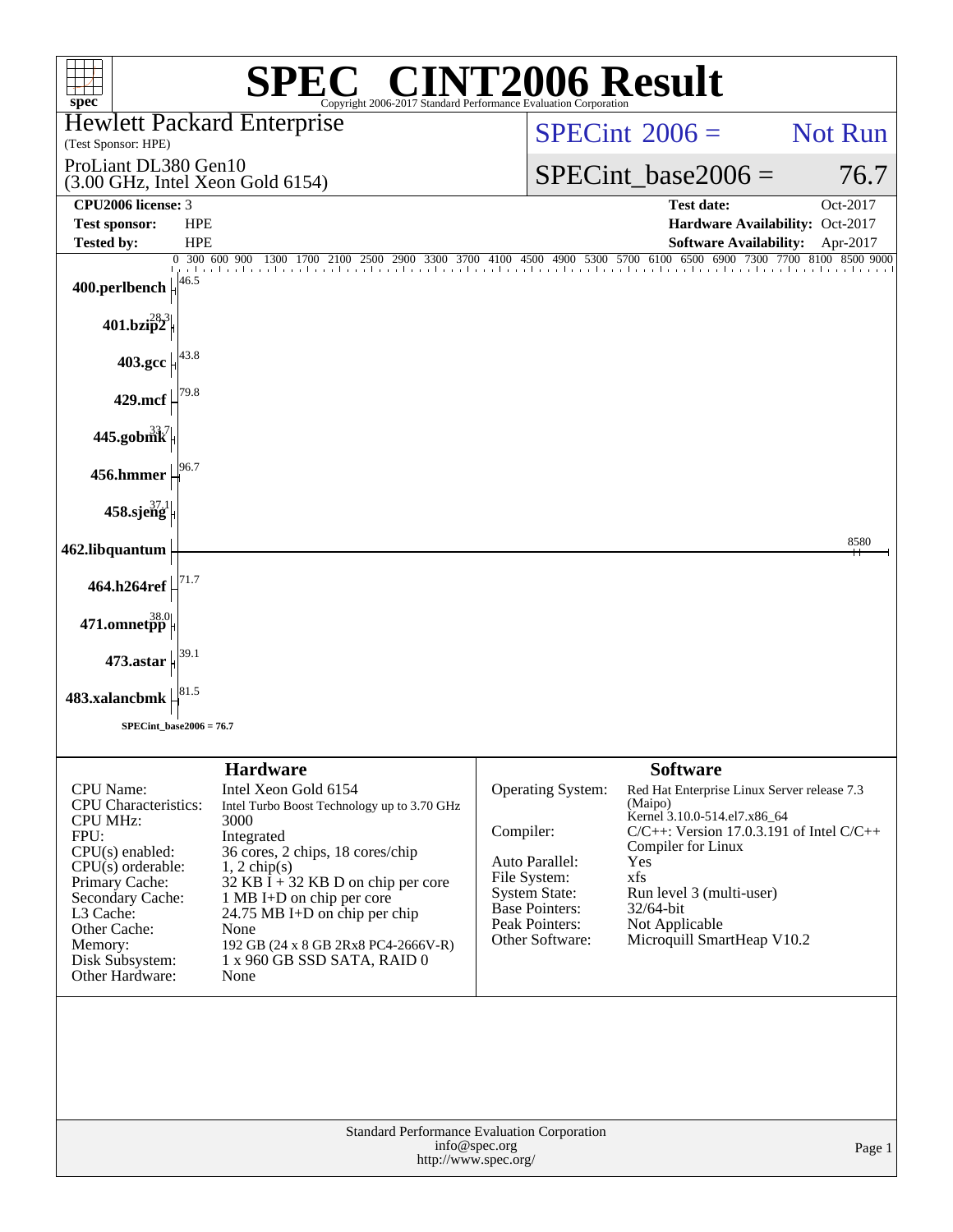

#### Hewlett Packard Enterprise

(Test Sponsor: HPE)

ProLiant DL380 Gen10

(3.00 GHz, Intel Xeon Gold 6154)

 $SPECint2006 =$  Not Run

SPECint base2006 =  $76.7$ 

**[CPU2006 license:](http://www.spec.org/auto/cpu2006/Docs/result-fields.html#CPU2006license)** 3 **[Test date:](http://www.spec.org/auto/cpu2006/Docs/result-fields.html#Testdate)** Oct-2017

**[Test sponsor:](http://www.spec.org/auto/cpu2006/Docs/result-fields.html#Testsponsor)** HPE **[Hardware Availability:](http://www.spec.org/auto/cpu2006/Docs/result-fields.html#HardwareAvailability)** Oct-2017 **[Tested by:](http://www.spec.org/auto/cpu2006/Docs/result-fields.html#Testedby)** HPE **[Software Availability:](http://www.spec.org/auto/cpu2006/Docs/result-fields.html#SoftwareAvailability)** Apr-2017

#### **[Results Table](http://www.spec.org/auto/cpu2006/Docs/result-fields.html#ResultsTable)**

|                                                                                                          | <b>Base</b>    |       |                |       |                |       | <b>Peak</b>    |              |                |              |                |              |
|----------------------------------------------------------------------------------------------------------|----------------|-------|----------------|-------|----------------|-------|----------------|--------------|----------------|--------------|----------------|--------------|
| <b>Benchmark</b>                                                                                         | <b>Seconds</b> | Ratio | <b>Seconds</b> | Ratio | <b>Seconds</b> | Ratio | <b>Seconds</b> | <b>Ratio</b> | <b>Seconds</b> | <b>Ratio</b> | <b>Seconds</b> | <b>Ratio</b> |
| $400.$ perlbench                                                                                         | 210            | 46.5  | 210            | 46.6  | 210            | 46.5  |                |              |                |              |                |              |
| 401.bzip2                                                                                                | 342            | 28.2  | 341            | 28.3  | 341            | 28.3  |                |              |                |              |                |              |
| $403.\mathrm{gcc}$                                                                                       | 184            | 43.7  | 184            | 43.8  | 184            | 43.8  |                |              |                |              |                |              |
| $429$ .mcf                                                                                               | 113            | 80.5  | 114            | 79.8  | 115            | 79.3  |                |              |                |              |                |              |
| $445$ .gobmk                                                                                             | 312            | 33.6  | 311            | 33.7  | 312            | 33.7  |                |              |                |              |                |              |
| 456.hmmer                                                                                                | 96.5           | 96.7  | 96.5           | 96.7  | 96.6           | 96.6  |                |              |                |              |                |              |
| 458 sjeng                                                                                                | 326            | 37.2  | 326            | 37.1  | 326            | 37.1  |                |              |                |              |                |              |
| 462.libquantum                                                                                           | 2.41           | 8580  | 2.43           | 8520  | 2.32           | 8950  |                |              |                |              |                |              |
| 464.h264ref                                                                                              | 309            | 71.7  | 309            | 71.6  | 307            | 72.2  |                |              |                |              |                |              |
| $ 471$ .omnetpp                                                                                          | 165            | 38.0  | 162            | 38.7  | 166            | 37.6  |                |              |                |              |                |              |
| $473$ . astar                                                                                            | 179            | 39.1  | 180            | 39.1  | 181            | 38.8  |                |              |                |              |                |              |
| 483.xalancbmk                                                                                            | 84.6           | 81.6  | 84.8           | 81.4  | 84.7           | 81.5  |                |              |                |              |                |              |
| Results appear in the order in which they were run. Bold underlined text indicates a median measurement. |                |       |                |       |                |       |                |              |                |              |                |              |

### **[Operating System Notes](http://www.spec.org/auto/cpu2006/Docs/result-fields.html#OperatingSystemNotes)**

 Stack size set to unlimited using "ulimit -s unlimited" Transparent Huge Pages enabled by default Filesystem page cache cleared with: shell invocation of 'sync; echo 3 > /proc/sys/vm/drop\_caches' prior to run irqbalance disabled with "systemctl stop irqbalance" tuned profile set wtih "tuned-adm profile throughput-performance"

### **[Platform Notes](http://www.spec.org/auto/cpu2006/Docs/result-fields.html#PlatformNotes)**

 BIOS Configuration: Intel Hyperthreading set to Disabled Thermal Configuration set to Maximum Cooling Memory Patrol Scrubbing set to Disabled LLC Prefetcher set to Enabled LLC Dead Line Allocation set to Disabled Workload Pofile set to General Peak Frequency Compute Energy/Performance Bias set to Maximum Performance Uncore Frequency Scaling set to Auto Workload Pofile set to Custom NUMA Group Size Optimization set to Flat

 Sysinfo program /home/cpu2006/config/sysinfo.rev6993 Revision 6993 of 2015-11-06 (b5e8d4b4eb51ed28d7f98696cbe290c1) running on DL380Gen10 Mon Oct 9 12:35:58 2017

 This section contains SUT (System Under Test) info as seen by some common utilities. To remove or add to this section, see:

Continued on next page

Standard Performance Evaluation Corporation [info@spec.org](mailto:info@spec.org) <http://www.spec.org/>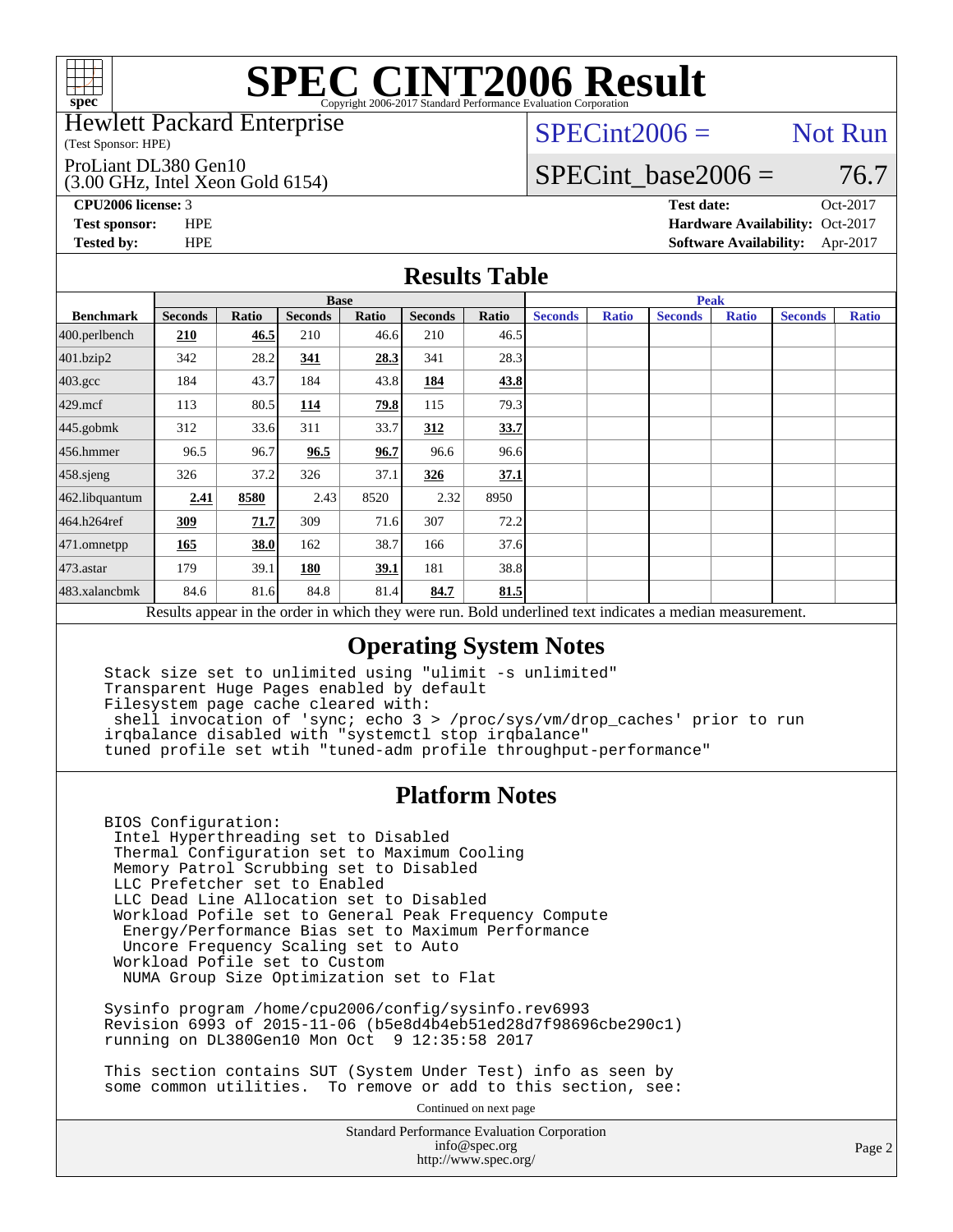

Hewlett Packard Enterprise

(Test Sponsor: HPE)

 $SPECint2006 =$  Not Run

ProLiant DL380 Gen10

(3.00 GHz, Intel Xeon Gold 6154)

**[Tested by:](http://www.spec.org/auto/cpu2006/Docs/result-fields.html#Testedby)** HPE **[Software Availability:](http://www.spec.org/auto/cpu2006/Docs/result-fields.html#SoftwareAvailability)** Apr-2017

**[CPU2006 license:](http://www.spec.org/auto/cpu2006/Docs/result-fields.html#CPU2006license)** 3 **[Test date:](http://www.spec.org/auto/cpu2006/Docs/result-fields.html#Testdate)** Oct-2017 **[Test sponsor:](http://www.spec.org/auto/cpu2006/Docs/result-fields.html#Testsponsor)** HPE **[Hardware Availability:](http://www.spec.org/auto/cpu2006/Docs/result-fields.html#HardwareAvailability)** Oct-2017

 $SPECTnt\_base2006 = 76.7$ 

Standard Performance Evaluation Corporation **[Platform Notes \(Continued\)](http://www.spec.org/auto/cpu2006/Docs/result-fields.html#PlatformNotes)** <http://www.spec.org/cpu2006/Docs/config.html#sysinfo> From /proc/cpuinfo model name : Intel(R) Xeon(R) Gold 6154 CPU @ 3.00GHz 2 "physical id"s (chips) 36 "processors" cores, siblings (Caution: counting these is hw and system dependent. The following excerpts from /proc/cpuinfo might not be reliable. Use with caution.) cpu cores : 18 siblings : 18 physical 0: cores 0 1 2 3 4 8 9 10 11 16 17 18 19 20 24 25 26 27 physical 1: cores 0 1 2 3 4 8 9 10 11 16 17 18 19 20 24 25 26 27 cache size : 25344 KB From /proc/meminfo<br>MemTotal: 197571672 kB HugePages\_Total: 0<br>Hugepagesize: 2048 kB Hugepagesize: From /etc/\*release\* /etc/\*version\* os-release: NAME="Red Hat Enterprise Linux Server" VERSION="7.3 (Maipo)" ID="rhel" ID\_LIKE="fedora" VERSION\_ID="7.3" PRETTY\_NAME="Red Hat Enterprise Linux Server 7.3 (Maipo)" ANSI\_COLOR="0;31" CPE\_NAME="cpe:/o:redhat:enterprise\_linux:7.3:GA:server" redhat-release: Red Hat Enterprise Linux Server release 7.3 (Maipo) system-release: Red Hat Enterprise Linux Server release 7.3 (Maipo) system-release-cpe: cpe:/o:redhat:enterprise\_linux:7.3:ga:server uname -a: Linux DL380Gen10 3.10.0-514.el7.x86\_64 #1 SMP Wed Oct 19 11:24:13 EDT 2016 x86\_64 x86\_64 x86\_64 GNU/Linux run-level 3 Oct 9 12:34 SPEC is set to: /home/cpu2006 Filesystem Type Size Used Avail Use% Mounted on<br>/dev/mapper/rhel-home xfs 839G 29G 811G 4% /home /dev/mapper/rhel-home xfs 839G Additional information from dmidecode: Warning: Use caution when you interpret this section. The 'dmidecode' program reads system data which is "intended to allow hardware to be accurately determined", but the intent may not be met, as there are frequent changes to hardware, firmware, and the "DMTF SMBIOS" standard. BIOS HPE U30 09/29/2017 Memory: Continued on next page

[info@spec.org](mailto:info@spec.org) <http://www.spec.org/>

Page 3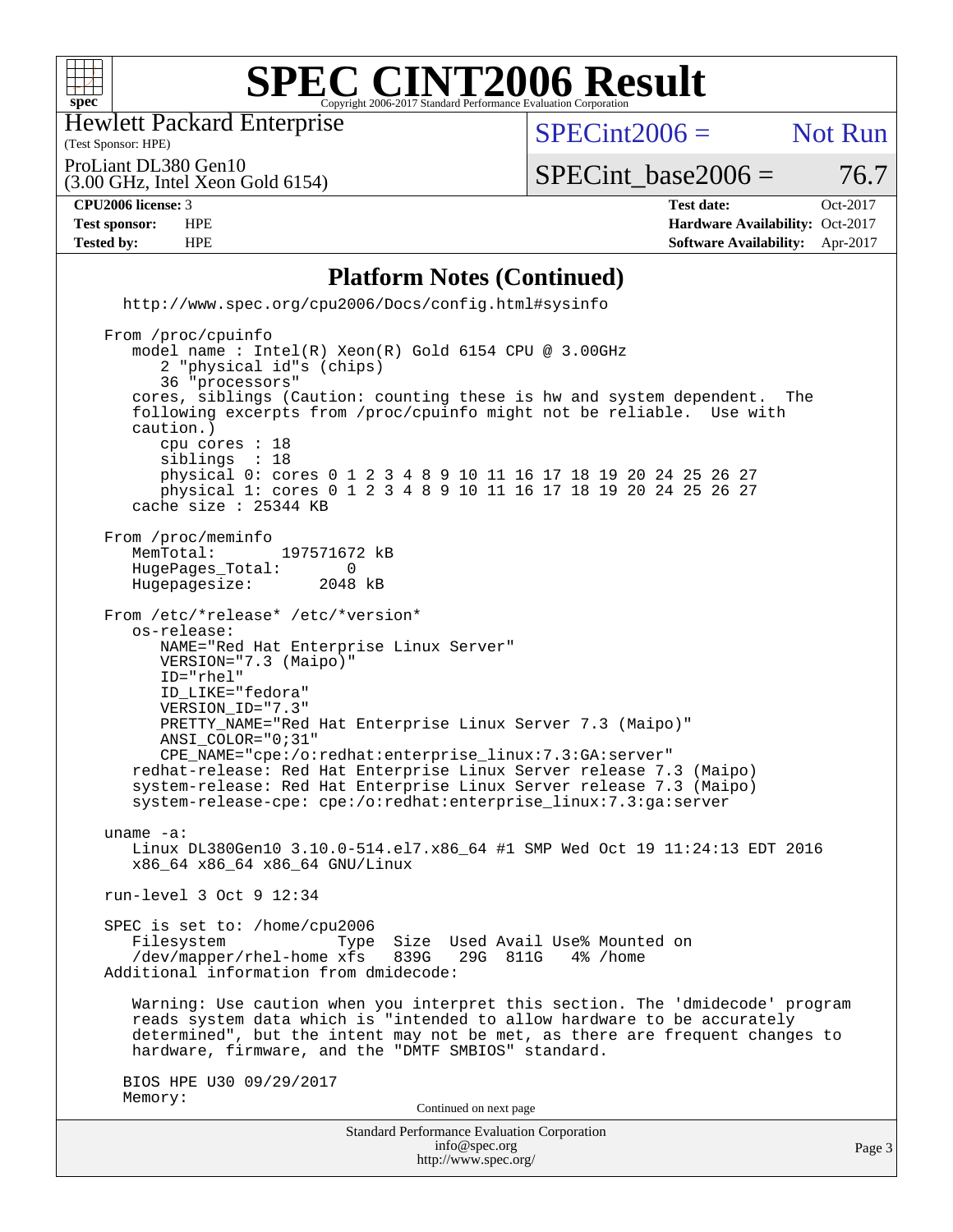

(Test Sponsor: HPE) Hewlett Packard Enterprise

 $SPECint2006 =$  Not Run

ProLiant DL380 Gen10

(3.00 GHz, Intel Xeon Gold 6154)

 $SPECTnt\_base2006 = 76.7$ **[CPU2006 license:](http://www.spec.org/auto/cpu2006/Docs/result-fields.html#CPU2006license)** 3 **[Test date:](http://www.spec.org/auto/cpu2006/Docs/result-fields.html#Testdate)** Oct-2017

**[Test sponsor:](http://www.spec.org/auto/cpu2006/Docs/result-fields.html#Testsponsor)** HPE **[Hardware Availability:](http://www.spec.org/auto/cpu2006/Docs/result-fields.html#HardwareAvailability)** Oct-2017 **[Tested by:](http://www.spec.org/auto/cpu2006/Docs/result-fields.html#Testedby)** HPE **[Software Availability:](http://www.spec.org/auto/cpu2006/Docs/result-fields.html#SoftwareAvailability)** Apr-2017

#### **[Platform Notes \(Continued\)](http://www.spec.org/auto/cpu2006/Docs/result-fields.html#PlatformNotes)**

24x UNKNOWN NOT AVAILABLE 8 GB 2 rank 2666 MHz

(End of data from sysinfo program)

#### **[General Notes](http://www.spec.org/auto/cpu2006/Docs/result-fields.html#GeneralNotes)**

Environment variables set by runspec before the start of the run:  $KMP$  AFFINITY = "granularity=fine, compact" LD\_LIBRARY\_PATH = "/home/cpu2006/lib/ia32:/home/cpu2006/lib/intel64" LD\_LIBRARY\_PATH = "\$LD\_LIBRARY\_PATH:/home/cpu2006/sh10.2" OMP\_NUM\_THREADS = "36"

 Binaries compiled on a system with 1x Intel Core i7-4790 CPU + 32GB RAM memory using Redhat Enterprise Linux 7.2

## **[Base Compiler Invocation](http://www.spec.org/auto/cpu2006/Docs/result-fields.html#BaseCompilerInvocation)**

[C benchmarks](http://www.spec.org/auto/cpu2006/Docs/result-fields.html#Cbenchmarks): [icc -m64](http://www.spec.org/cpu2006/results/res2017q4/cpu2006-20171017-50329.flags.html#user_CCbase_intel_icc_64bit_bda6cc9af1fdbb0edc3795bac97ada53)

[C++ benchmarks:](http://www.spec.org/auto/cpu2006/Docs/result-fields.html#CXXbenchmarks) [icpc -m64](http://www.spec.org/cpu2006/results/res2017q4/cpu2006-20171017-50329.flags.html#user_CXXbase_intel_icpc_64bit_fc66a5337ce925472a5c54ad6a0de310)

### **[Base Portability Flags](http://www.spec.org/auto/cpu2006/Docs/result-fields.html#BasePortabilityFlags)**

 400.perlbench: [-DSPEC\\_CPU\\_LP64](http://www.spec.org/cpu2006/results/res2017q4/cpu2006-20171017-50329.flags.html#b400.perlbench_basePORTABILITY_DSPEC_CPU_LP64) [-DSPEC\\_CPU\\_LINUX\\_X64](http://www.spec.org/cpu2006/results/res2017q4/cpu2006-20171017-50329.flags.html#b400.perlbench_baseCPORTABILITY_DSPEC_CPU_LINUX_X64) 401.bzip2: [-DSPEC\\_CPU\\_LP64](http://www.spec.org/cpu2006/results/res2017q4/cpu2006-20171017-50329.flags.html#suite_basePORTABILITY401_bzip2_DSPEC_CPU_LP64) 403.gcc: [-DSPEC\\_CPU\\_LP64](http://www.spec.org/cpu2006/results/res2017q4/cpu2006-20171017-50329.flags.html#suite_basePORTABILITY403_gcc_DSPEC_CPU_LP64) 429.mcf: [-DSPEC\\_CPU\\_LP64](http://www.spec.org/cpu2006/results/res2017q4/cpu2006-20171017-50329.flags.html#suite_basePORTABILITY429_mcf_DSPEC_CPU_LP64) 445.gobmk: [-DSPEC\\_CPU\\_LP64](http://www.spec.org/cpu2006/results/res2017q4/cpu2006-20171017-50329.flags.html#suite_basePORTABILITY445_gobmk_DSPEC_CPU_LP64) 456.hmmer: [-DSPEC\\_CPU\\_LP64](http://www.spec.org/cpu2006/results/res2017q4/cpu2006-20171017-50329.flags.html#suite_basePORTABILITY456_hmmer_DSPEC_CPU_LP64) 458.sjeng: [-DSPEC\\_CPU\\_LP64](http://www.spec.org/cpu2006/results/res2017q4/cpu2006-20171017-50329.flags.html#suite_basePORTABILITY458_sjeng_DSPEC_CPU_LP64) 462.libquantum: [-DSPEC\\_CPU\\_LP64](http://www.spec.org/cpu2006/results/res2017q4/cpu2006-20171017-50329.flags.html#suite_basePORTABILITY462_libquantum_DSPEC_CPU_LP64) [-DSPEC\\_CPU\\_LINUX](http://www.spec.org/cpu2006/results/res2017q4/cpu2006-20171017-50329.flags.html#b462.libquantum_baseCPORTABILITY_DSPEC_CPU_LINUX) 464.h264ref: [-DSPEC\\_CPU\\_LP64](http://www.spec.org/cpu2006/results/res2017q4/cpu2006-20171017-50329.flags.html#suite_basePORTABILITY464_h264ref_DSPEC_CPU_LP64) 471.omnetpp: [-DSPEC\\_CPU\\_LP64](http://www.spec.org/cpu2006/results/res2017q4/cpu2006-20171017-50329.flags.html#suite_basePORTABILITY471_omnetpp_DSPEC_CPU_LP64) 473.astar: [-DSPEC\\_CPU\\_LP64](http://www.spec.org/cpu2006/results/res2017q4/cpu2006-20171017-50329.flags.html#suite_basePORTABILITY473_astar_DSPEC_CPU_LP64) 483.xalancbmk: [-DSPEC\\_CPU\\_LP64](http://www.spec.org/cpu2006/results/res2017q4/cpu2006-20171017-50329.flags.html#suite_basePORTABILITY483_xalancbmk_DSPEC_CPU_LP64) [-DSPEC\\_CPU\\_LINUX](http://www.spec.org/cpu2006/results/res2017q4/cpu2006-20171017-50329.flags.html#b483.xalancbmk_baseCXXPORTABILITY_DSPEC_CPU_LINUX)

# **[Base Optimization Flags](http://www.spec.org/auto/cpu2006/Docs/result-fields.html#BaseOptimizationFlags)**

[C benchmarks](http://www.spec.org/auto/cpu2006/Docs/result-fields.html#Cbenchmarks): [-xCORE-AVX2](http://www.spec.org/cpu2006/results/res2017q4/cpu2006-20171017-50329.flags.html#user_CCbase_f-xCORE-AVX2) [-ipo](http://www.spec.org/cpu2006/results/res2017q4/cpu2006-20171017-50329.flags.html#user_CCbase_f-ipo) [-O3](http://www.spec.org/cpu2006/results/res2017q4/cpu2006-20171017-50329.flags.html#user_CCbase_f-O3) [-no-prec-div](http://www.spec.org/cpu2006/results/res2017q4/cpu2006-20171017-50329.flags.html#user_CCbase_f-no-prec-div) [-parallel](http://www.spec.org/cpu2006/results/res2017q4/cpu2006-20171017-50329.flags.html#user_CCbase_f-parallel) [-qopt-prefetch](http://www.spec.org/cpu2006/results/res2017q4/cpu2006-20171017-50329.flags.html#user_CCbase_f-qopt-prefetch) [-auto-p32](http://www.spec.org/cpu2006/results/res2017q4/cpu2006-20171017-50329.flags.html#user_CCbase_f-auto-p32)

Continued on next page

Standard Performance Evaluation Corporation [info@spec.org](mailto:info@spec.org) <http://www.spec.org/>